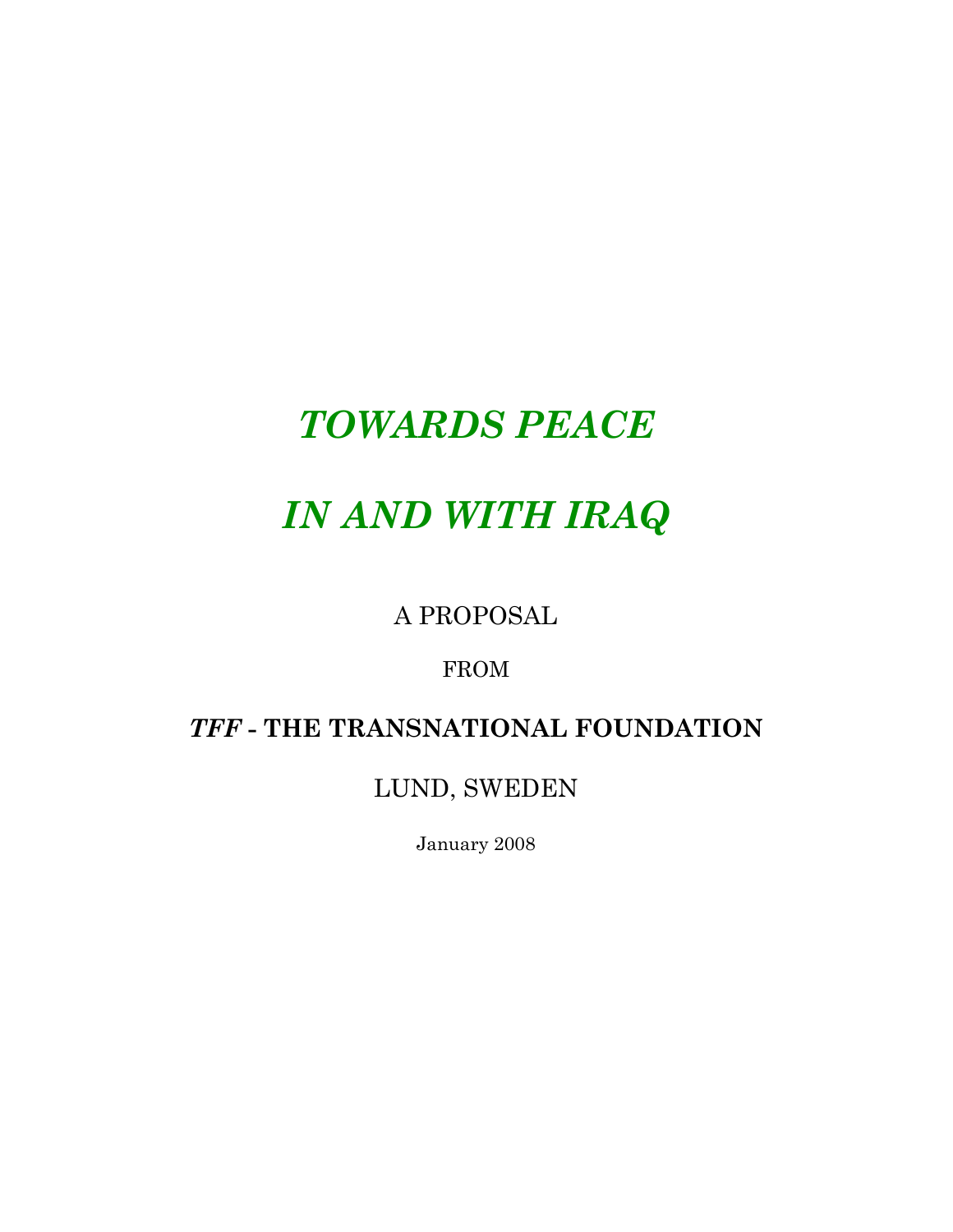# **Content**

Iraq: Three Challenges

From Destructive to Constructive Perspectives

Dialogue – Not a Withdraw-and-Forget Policy

Basic Criteria for a Long-Term Peace Plan

TFF's 10 Point Plan for Peace In and With Iraq

*1. The End of Occupation: Withdrawal of Foreign Troops, Mercenaries and Military Bases*

*2. Return of Iraq's Sovereignty and Territorial Integrity*

*3. A UN-Led International Peace-Building Mission for Iraq*

*4. Debt Cancellation*

*5. International Compensation for Sanctions, Invasion and Occupation*

*6. Sovereignty Over Oil Resources*

*7. The Middle East – A Zone Free of Weapons of Mass Destruction*

*8. A Truth and Reconciliation Process*

*9. People-to-People Cooperation*

*10. A Comprehensive Settlement for the Entire Region*

A Final Consideration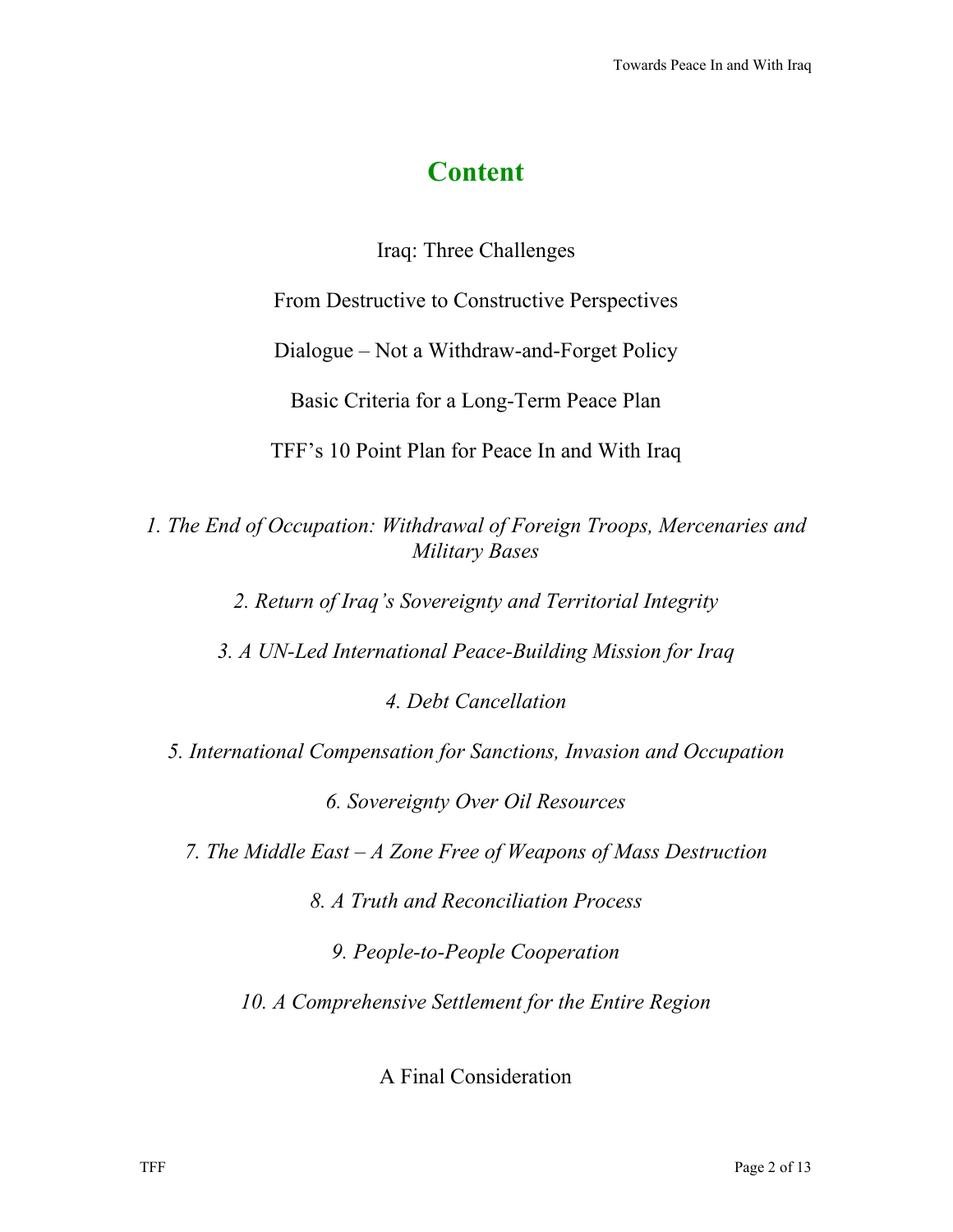## **Iraq: Three Challenges**

1. A world-wide consensus is emerging that the invasion and occupation of Iraq have failed to bring normalcy to the country and allow its citizens to live with dignity and basic human rights.

2. Conditions in Iraq are a stark reminder of the urgency of a new and humane approach. What is needed is a forward looking initiative solely concerned with the rebuilding of a nation within the framework of a new Middle East. $<sup>1</sup>$ </sup>

3. The global community of peoples, the United Nations and its member governments cannot escape the moral, intellectual, political and legal challenges emerging from the Iraq tragedy. At stake, of course, are the welfare and the sovereignty of Iraq. At the same time, however, global security and well being cannot be forgotten.

The world needs to know:

i) How an Iraq policy as self-serving, uninformed and ill-planned as it has been, was promoted and accepted as a genuine contribution to enhancing human rights, peace and justice in Iraq and how a recurrence of anything similar could be prevented in the future;

ii) How the occupation can be lifted as soon as possible since it has had a far more destructive than constructive impact;

iii) What kind of new policies for peace and normalization can be pursued inside Iraq, regionally as well as between the Iraqi people and the occupying nations.

### **From Destructive to Constructive Perspectives**

The basic reason why Iraqis are killing Iraqis today is the occupation. This does not mean that this tragic reality will end when the occupation is lifted. A precondition for normalcy, nevertheless, is the end of foreign occupation. This cannot happen in a void. To just withdraw and offer the Iraqis nothing better after having brought down this unique disaster on their lives and society would be indefensible and irresponsible. Concern for the human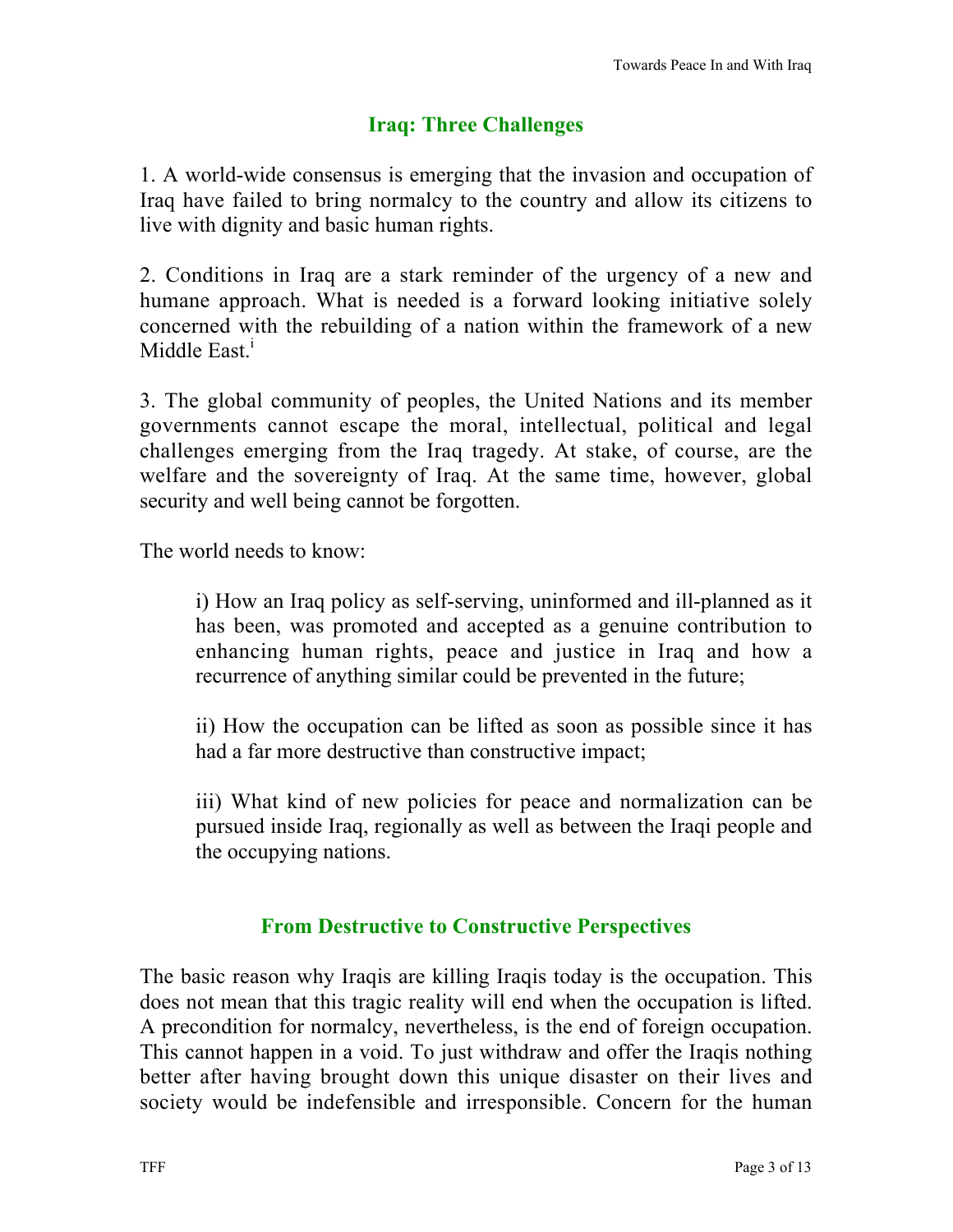catastrophe is no substitute for a vision on what needs to be done to transform the anti-war debate into a pro-peace initiative once the occupation troops have left Iraq.<sup>ii</sup>

The politically convenient notion is that Iraq will fall apart should occupation forces leave at this point. The 'surge' in pro-occupation arguments witnessed in the media is part of a broader opinion offensive to suggest that there is no viable alternative to the continued presence of the occupation. This is disinformation that must be dismantled.

A better future for Iraq, however, will not only depend on troop withdrawal but on how international cooperation with Iraq and its citizens proceeds when the occupation is ending.

#### **Dialogue – Not a Withdraw-and-Forget Policy**

Dialogue as a policy option for Iraq may become more attractive as the quagmire in Afghanistan deepens and the engagement with Iran diverts attention from Iraq. Whatever the case may be, the Iraqi people must be convinced that independence and sovereignty are being returned to the country and willingness on the part of the perpetrators to compensate for harm and damage done is genuine.

The worst and most dangerous policy at this point would be a withdraw-andforget policy. The invasion and on-going occupation has been a political, intellectual and moral disaster. A withdrawal that leaves Iraq to its own fate without any opportunities for socio-political healing, war reparation and reconstruction assistance would be yet another dangerous approach.<sup>iii</sup>

### **Basic Criteria for a Long-Term Peace Plan**

i) Re-confirmation of international law and political accountability: all those who prior to the invasion of 2003 and subsequently have contributed to the violation of human rights through dictatorship, sanctions, invasion and occupation and are responsible for the destruction of a nation must not be allowed to remain at large for ever;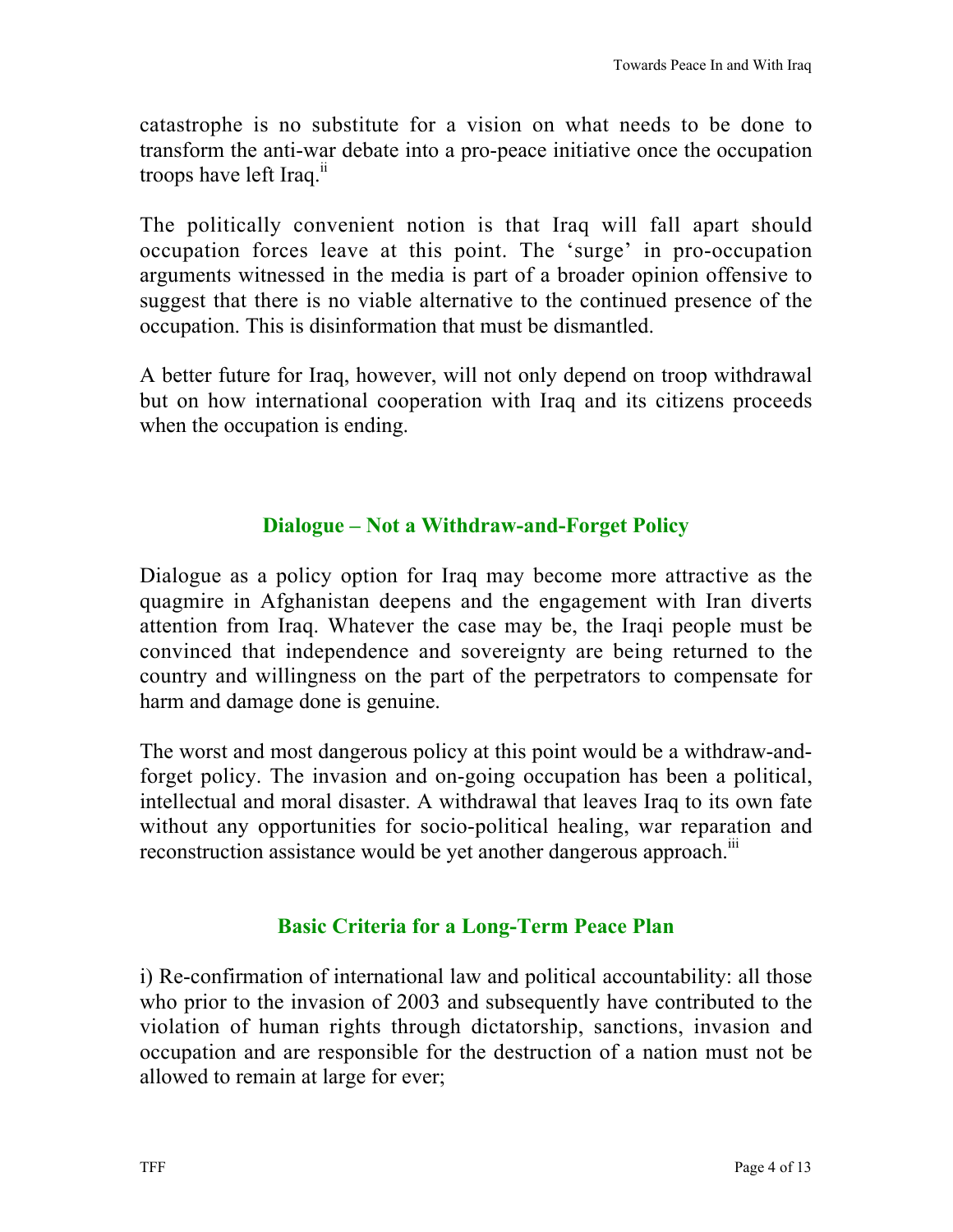ii) Acceptance that the Iraq crisis can no longer be seen as separate from the wider Middle East crisis;

iii) Promotion of demilitarization of the Middle East in accordance with previous UN resolutions<sup>iv</sup>;

iv) Ending foreign military presence in the Middle East as a whole;

v) Willingness of all parties to the Iraq conflict, including resistance groups, to engage in peaceful conflict resolution;

vi) Respect for the territorial integrity and sovereignty of Iraq: this must include acceptance of national ownership and control of present and future oil revenue.

An all embracing aspect of any peace plan must be to place Iraqi people at the centre of dialogue and change with an emphasis on respect, dignity, the alleviation of fear and de-traumatization.

Partnership, impartiality and empathy for the decades of suffering, if genuine, will begin the process of convincing Iraqis that international cooperation of this kind is not a return to occupation in disguise. Part of these confidence-building measures will have to be the inclusion of civil society at all levels of peace-building.

# **TFF's 10 Point Plan for Peace In and With Iraq**

### *1. The End of Occupation through the Withdrawal of Foreign Troops, Mercenaries and Military Bases*

Today's presence in Iraq of organized resistance groups is a direct outcome of the 2003 invasion and the subsequent occupation. This applies also to terrorist groups such as Al Qaeda and Al Qaeda-in-Mesopotamia. The occupation powers have provoked a civil war-like situation by playing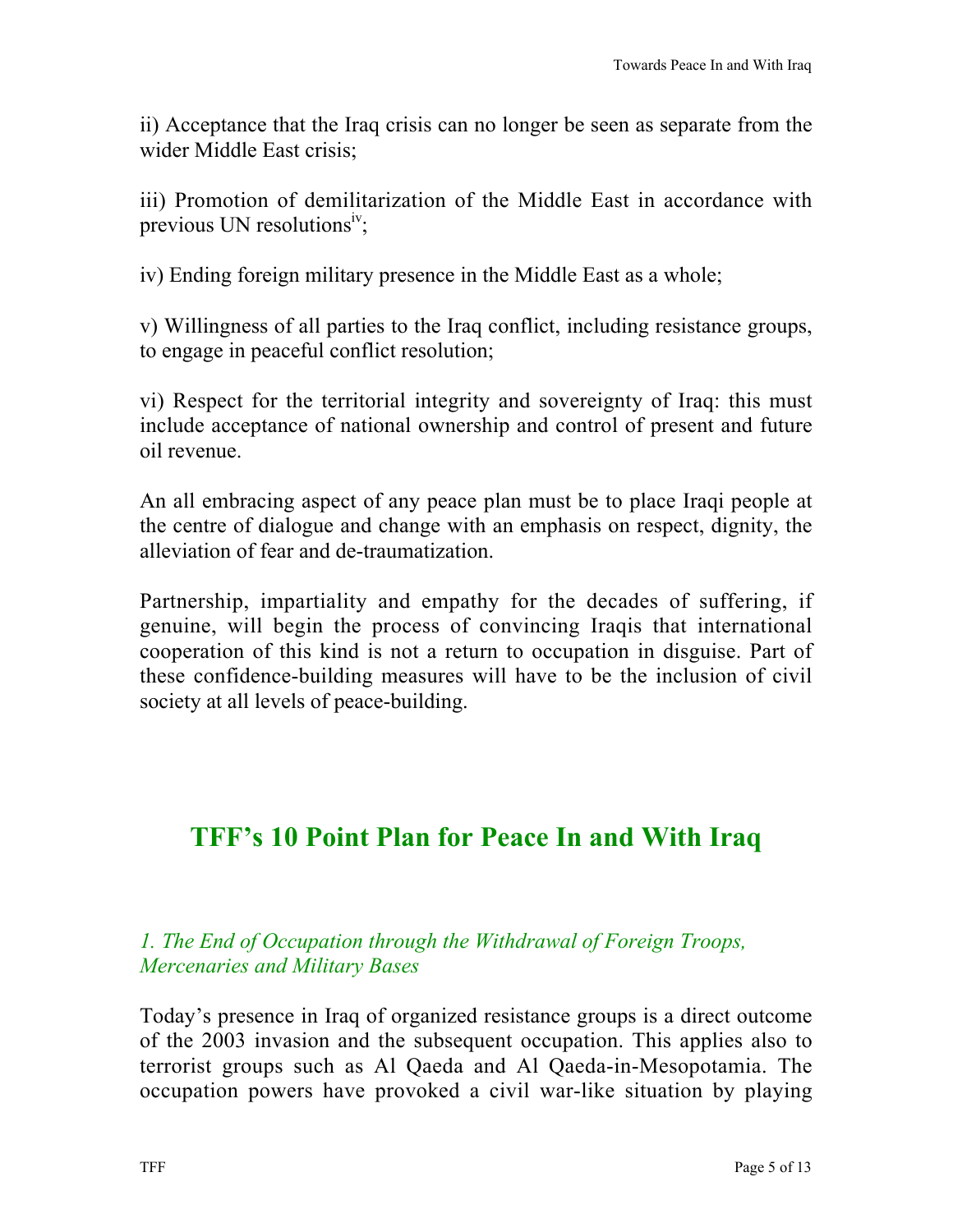various sectarian and ethnic groups against each other. Present conflicts and violence among Iraqis e.g. between Shia and Sunni Muslims would not have emerged without the occupation and external interference. The conditions created by the occupation have also attracted many kinds of Iraqi and non-Iraqi criminal elements.

As serious as these developments within Iraq may be, testimony of Iraqis from all walks of life reinforces the belief that the withdrawal of foreign troops will lead to a decrease rather than an increase in violence, particularly if a range of parallel measures are taken along with the troop withdrawal.

As the occupation continues, hurt and harm by Iraqis against other Iraqis will also continue. This reality will not end in post-occupation Iraq but will gradually abate. The transition from occupation to a new international mission in support of self-reliance and Iraqi independence will have a mitigating impact on sectarian strife and criminal activities.

The end of occupation has to coincide with the closure of foreign bases, the departure of private foreign military and security contractors and mercenaries as well as a significant scaling down of the size of the US embassy.<sup>v</sup> All of these are the physical embodiment of an occupier's presence and its interest in Iraq's energy resources.

The three Gulf wars and the years of occupation have produced countrywide military waste of an enormous magnitude. Unexploded ordnance, mines and most serious of all, depleted uranium and other newly tested lethal weapon materials are present everywhere. The end of the occupation has to be the beginning of a massive country-wide military waste clean-up since it represents a dangerous hazard to the civilian population.

# *2. The Return and Respect for Iraq's Sovereignty and Territorial Integrity*

There are too many simplified perceptions of Iraq. One is that there are basically three neatly discernible groups living in Iraq: the Kurds in the north, the Sunnis in the centre and the Shias in the south. Not only is ethnicity and religious affiliation mixed up in such an assessment, it is also factually incorrect. First of all, the majority of Kurds are Sunni and secondly, Arabs and Kurds have traditionally mingled in most parts of the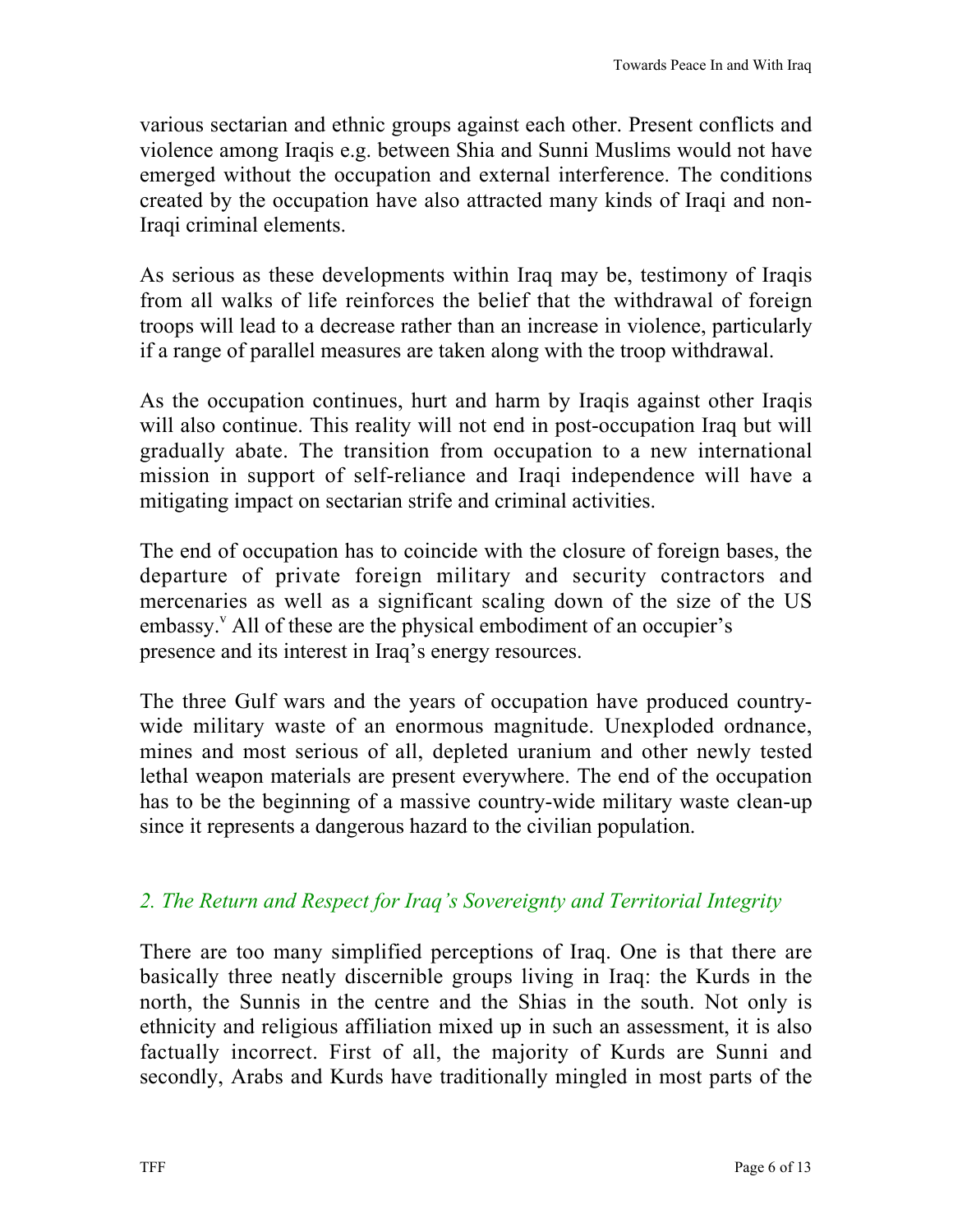country. Before the invasion, Baghdad had about a million Kurdish citizens making it the largest concentration in any urban area in the world.

The 'three group' theory has incorrectly led some outsiders to irresponsibly contemplate the division of Iraq into three autonomous, if not totally separate, parts.<sup>vi</sup> The international contribution to helping and healing Iraq must aim, above all, to help and heal Iraq as one, not as three. Whatever happens in Iraq, it will be for the Iraqis to decide and agree.

# *3. A UN-Led Peace-Building Mission for Iraq*

In Iraq, the wider Middle East and beyond, there exists an intensifying reservation for conventional United Nations approaches to international conflicts because of past experiences with a manipulated UN. United Nations involvement in an Iraqi peace process, therefore, has to desist from carrying out 'just another UN mission'.

To be convincing as a partner, the United Nations must show an unequivocal disposition for a respectful partnership with the people of Iraq. Additionally, a broad-based UN mission has to link up and synchronize its efforts with the League of Arab States, the Organization of the Islamic Conference (OIC), the Gulf Cooperation Council (GCC) and possibly the OSCE or an envisaged OSCE/ME and the European Union (EU).

A UN mission has to reflect a totally new approach and way of thinking. It must never be forgotten that dictatorship, economic sanctions, wars and the invasion and occupation have combined to produce a historically unique destruction of the lives, well being and future of the Iraqi people. Undoubtedly, this will be the largest ever UN mission. It must be sufficiently large and structured in ways to achieve results but not so big that Iraqis will feel that it is a new occupation.

The focus of such a UN partnership must be on the 'softer' dimensions of the conflict including confidence-building among segments of the Iraqi society and between Iraqis and outsiders. It cannot be ignored that conflict, especially violence, grows out of fear, hatred, pressure for revenge, humiliation, destitution and the belief that legitimate demands are neither heard nor entertained.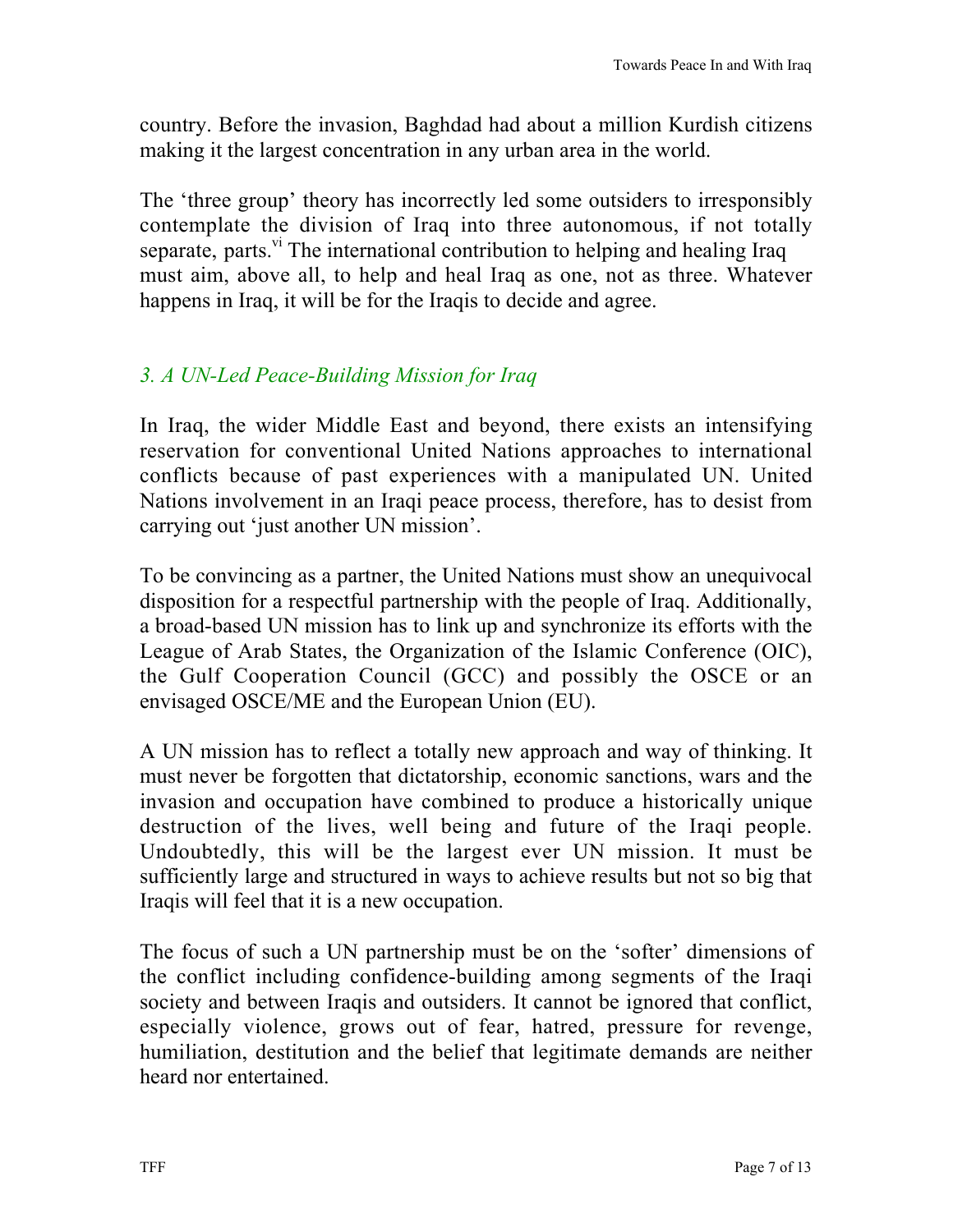It must be stressed once again that all of Iraq's estimated 26 million citizens – including those living in Iraqi Kurdistan under better physical and security conditions – are suffering at a scale never experienced in modern times. Special mention must be made in this context of the estimated 2 million displaced inside the country and the estimated 2.5 million Iraqis who have fled the country.<sup>vii</sup>

A daunting but unavoidable task for the UN, therefore, will have to be to assist in a complex process of human healing, neighbourhood regeneration, reintegration of returning citizens from abroad, mental health and psychiatric counseling and large-scale trauma treatment - especially for the young - and empowering civil society in general. Iraq, it must be kept in mind, has lost not one but two generations in terms of health, welfare and education and it has lost its large middle class because of dictatorships, wars, the invasion and occupation, killings - including planned assassinations - sanctions and the brain drain.

Empowering the young and giving Iraqi youth speedy access to education within Iraq or abroad, rebuilding past centres of excellence and institutions of education at all levels will be crucial steps towards recreating national self-reliance and national self-confidence.

While the UN and the wider international contribution would focus on people-oriented challenges for recovery, there would also be international involvement in institution-building, physical reconstruction, national toxic and non-toxic waste clean-up, debt settlement and the creation of credit facilities for citizens.

# *4. Debt Cancellation*

45 states have decided to cancel Iraq's debt to them which amounts to some \$140 billion.<sup>viii</sup> This is a step in the right direction. The confirmation of the actual cancellation should follow speedily. Iraqis are entitled to a fully transparent report on the composition of these debts, the balance of other remaining debts and the legal acts of cancellation. They must be able to understand which debts previous governments incurred and whether debt cancellation has been due to the existence of dubious debts or because of acts of magnanimity.<sup>ix</sup> The peace plan must involve careful monitoring of the status of the debt cancellation and negotiation process.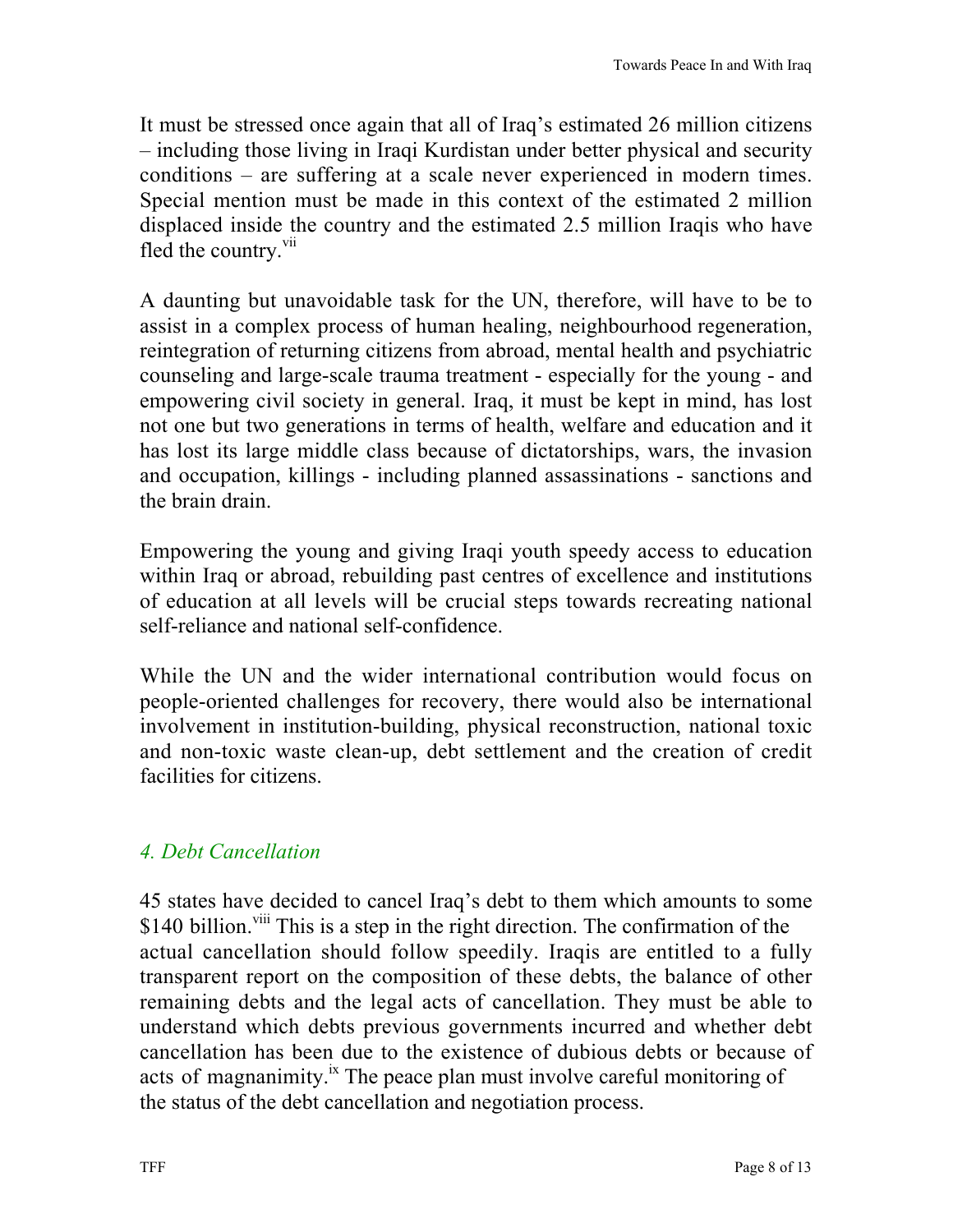#### *5. International Compensation for Sanctions, Invasion and Occupation*

Much is known about the horrific costs incurred by the United States for invasion and occupation. There are no estimates of the costs to Iraqi society for the physical, mental, social and cultural destruction the country has incurred, collectively and individually.

The issue here is not about humanitarian or development assistance, it is about war, occupation and sanctions compensation. In 1991, the UN Security Council declared that Iraq was financially liable for the damages caused by its invasion of Kuwait.<sup>x</sup> Subsequently, the UN Compensation Commission (UNCC) was established. A total of \$350 billion in claims was filed by governments, corporations and individuals. 30 percent of limited funds available for the humanitarian programme were diverted to pay for these claims at the very time when mortality rates for children in Iraq had reached peak levels.

At this stage of continuing suffering in Iraq, compensation payments should be agreed upon, especially by those who have wrought death and destruction on Iraq and its people for many years, particularly since the invasion of 2003.

### *6. Sovereignty Over Oil Resources*

Iraq owns one of the largest unexploited oil deposits in the world. If well and fairly managed, it can secure the long-term well being of the country and its people. Iraqis from all political walks of life continue to resist attempts to adopt new oil laws which would deprive Iraq of the full ownership of its oil wealth. It must be part of a peace process for Iraq to regain complete sovereignty over its oil resources and the accruing revenues. This would mean that all 'agreements' to the contrary announced by the Coalition Provisional Authority (CPA) should be declared null and void. $X<sup>i</sup>$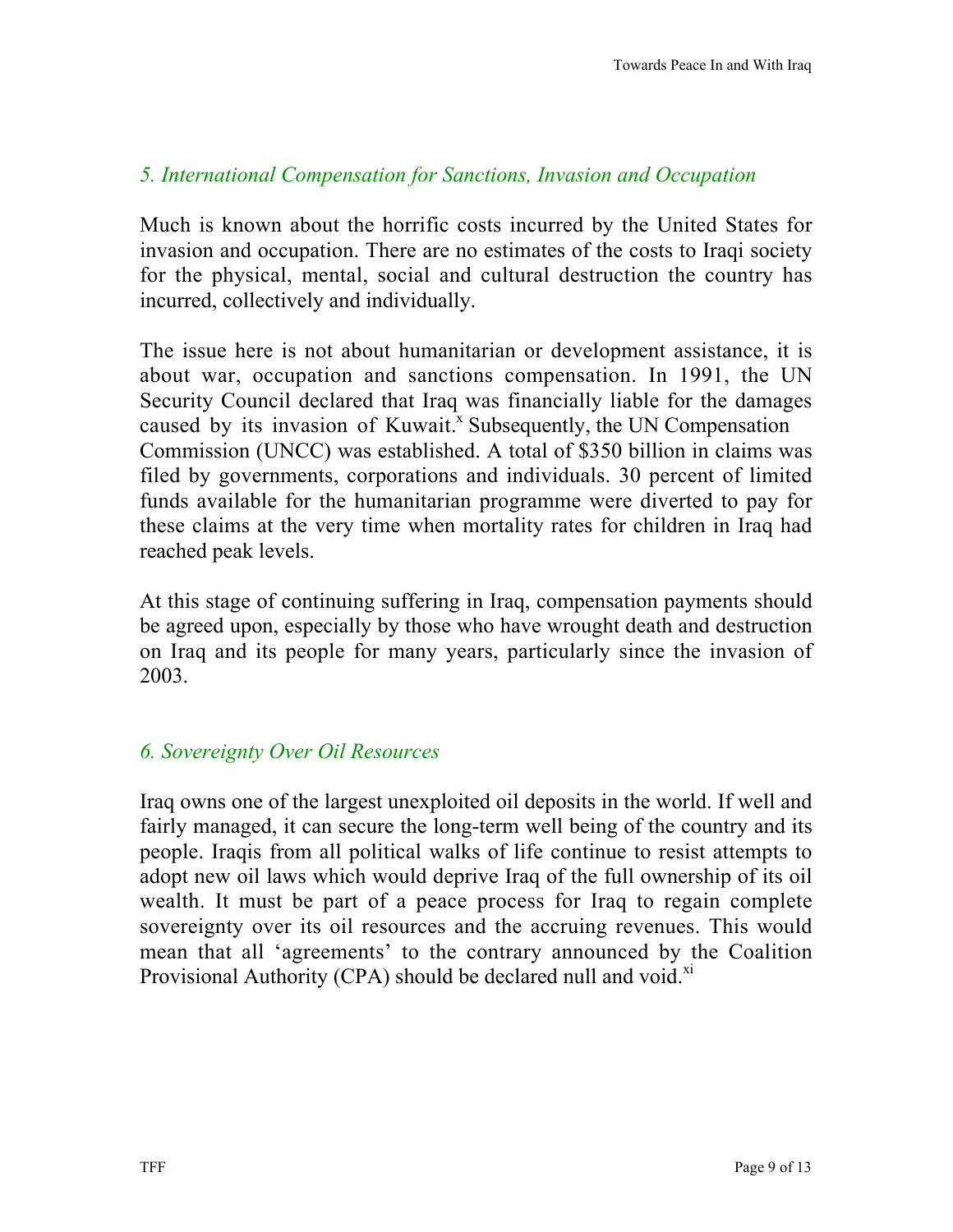# *7. The Middle East – A Zone Free of Weapons of Mass Destruction*

It is far too often forgotten that both the UN Security Council and the UN General Assembly long ago insisted that the Middle East shall be a zone free of weapons of mass destruction. This applies to all countries in the Middle East including Israel, which has been a major nuclear power for decades, and to other countries like Iran, which may aspire to become such a power.<sup>xii</sup>

It does not contribute to peace in the Middle East for the West to follow a double-principled policy, one for Israel and one for other countries in the region. Not even the security of Israel has benefited from this approach. On the contrary, it has encouraged other countries in the region to develop similar capacities. The region as a whole has become more, not less, insecure as a result of a wrong policy.

Peace in the region cannot progress unless a region-wide dismantling of nuclear and other WMD facilities takes place. These facilities must be appropriately monitored and inspected.

## *8. A Truth and Reconciliation Process*

The socio-psychological violence suffered by millions of Iraqis is overshadowed in the public debate and the media by the magnitude of the physical destruction. The need for healing among Iraqis and between Iraqis and those countries that have done such harm to their lives and society simply cannot be overestimated. Not only those who have suffered materially, but the millions who have suffered psychologically, have a human right to receive help. Their problems may fuel future violence and immense hatred if not addressed massively with the best expertise available.

Iraq, like other conflict countries in the past, will need a process and an appropriate institutional arrangement to secure that the larger truth about its contemporary history is revealed and recorded. Victims would thereby receive a measure of recognition and sympathy. Cases of past abuses against humanity must be studied and the lessons learnt applied to Iraq.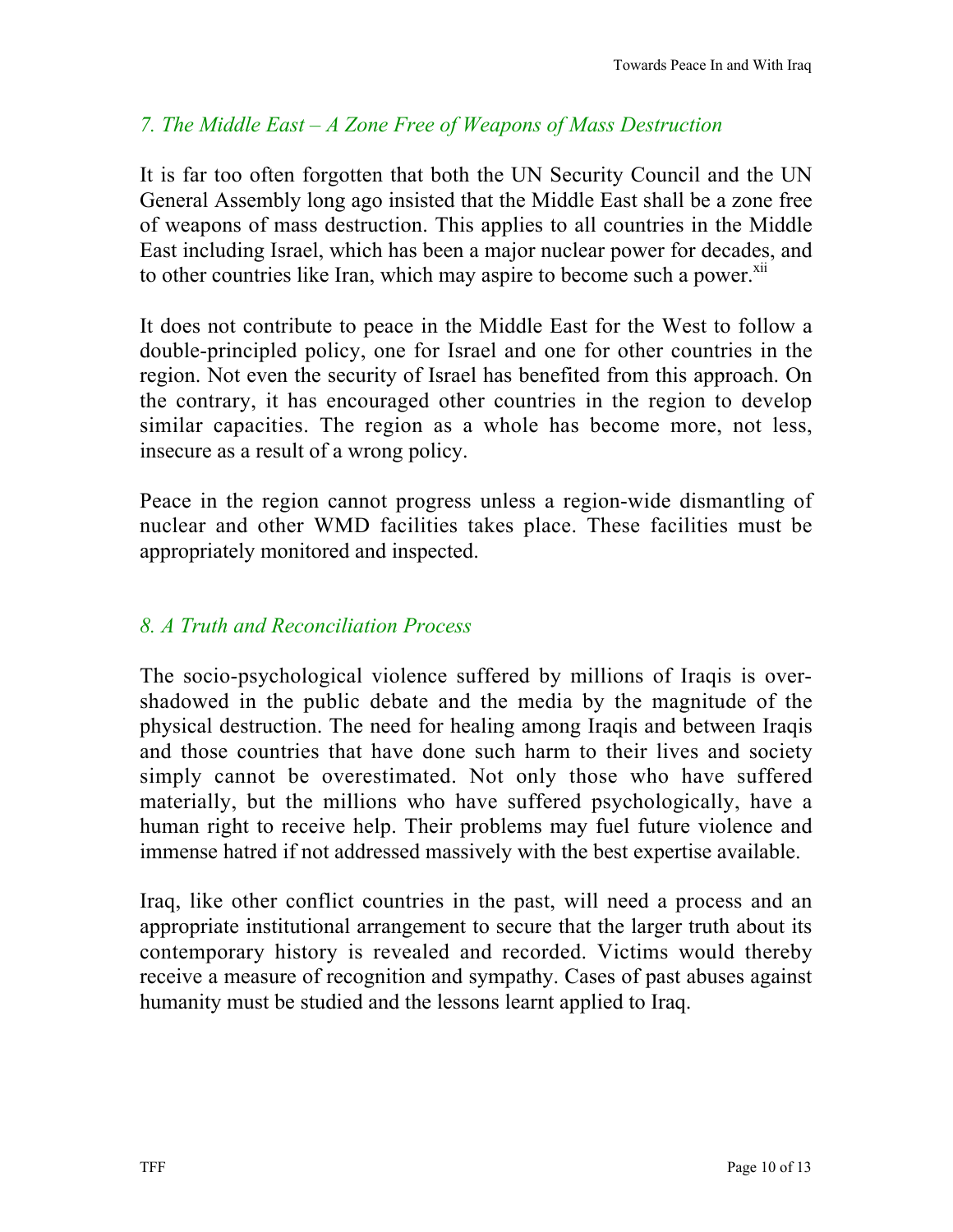# *9. People to People Cooperation*

Governments alone cannot make good the wrong that has been done. It is imperative that people-to-people cooperation be part of a peace process with Iraq. Doctors, nurses, social workers, engineers, teachers and trainers should be among those from outside encouraged to work in Iraq when the new type of UN-led mission is in place. Scholarships within and outside of Iraq must be provided for young Iraqis who have lost many years due to sanctions and invasion. In the spirit of reuniting Iraq with the outside world, students from abroad and civil society organizations should be given opportunities to come to Iraq to learn and share their knowledge. There would be no more convincing way to convey that the outside world wants peace with Iraq and its people.

Many of these initiatives will only be possible when security conditions in Iraq so permit. Until then, there is a range of electronic means that can be used to promote people-to-people contacts and understanding.

# *10. A Comprehensive Settlement for the Entire Region*

The Middle East is one of the most militarized regions in the world. The recent US Government's \$60 billion plan for further arming selected countries against alleged threats from Iran is once again based on a serious misconception of how to create sustained peace and stability. Such power politics have never worked except to promote instability and confrontation.

Today all the crises in different parts of the Middle East are inter-related; none can be solved in isolation from the others. It will, therefore, be an important initiative for peace to convene - under UN and Arab League auspices - a standing regional conference in which all parties to the various conflicts including governments, regional organizations and civil society come together to discuss peace, security and development in the Middle East. It is important to stress the all-inclusiveness of such a regional conference. No party to a conflict must be left out. The conference could be modeled after the historically important OSCE process of the 1970s that was instrumental in dismantling the cold war blocs. Consideration could be given to the creation of an OSCE-ME; a body that would be totally devoted to security and cooperation in the Middle East.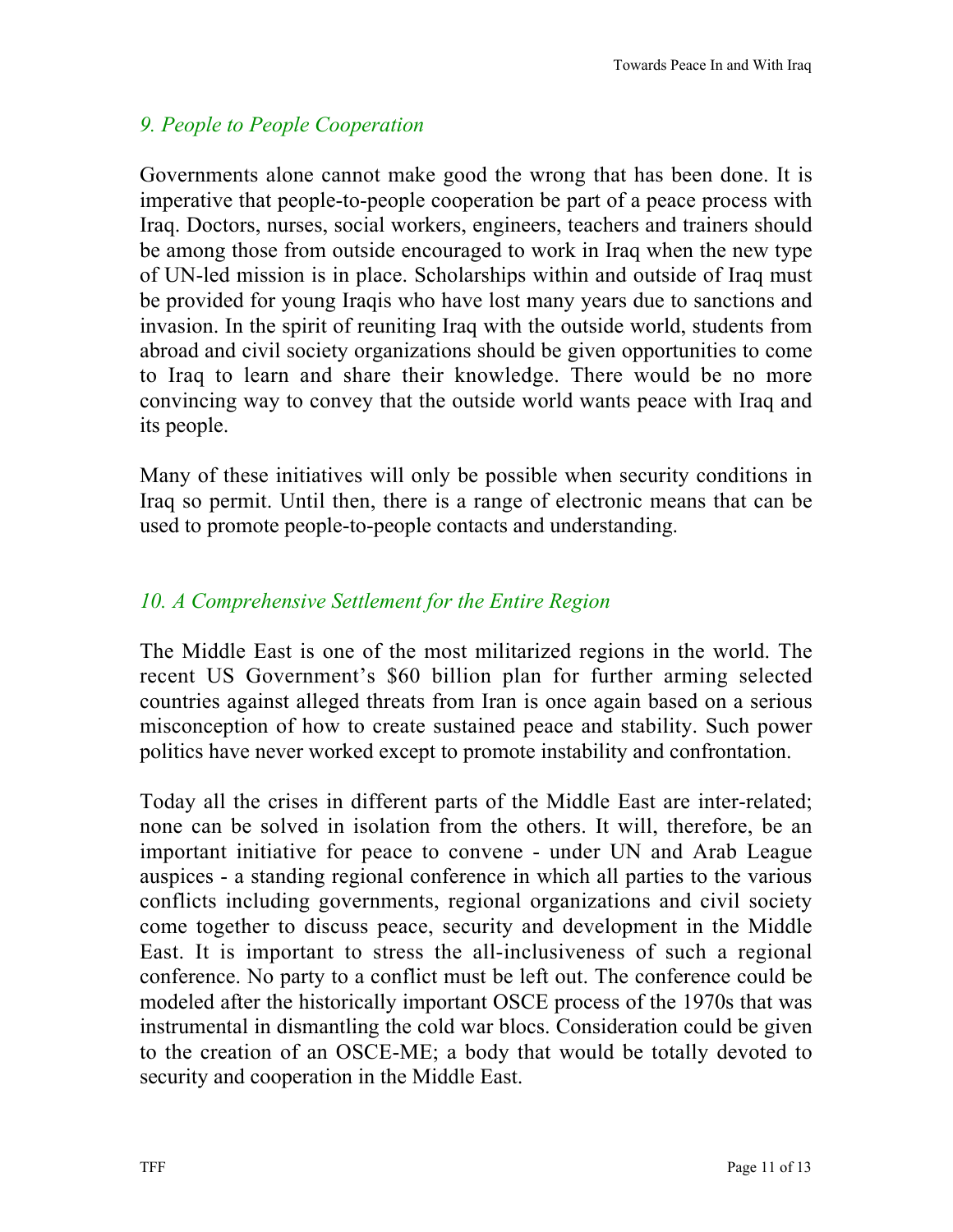## **A Final Consideration**

The present situation in Iraq, Palestine and other parts of the Middle East is simply undeserving for the people in the area. It is also unworthy of a democracy-minded global community.

This peace proposal should be seen as an encouragement, indeed a moral appeal, to think about and constructively debate ways to end the tragic policy of confrontation and to find new ways of creating peace in and with Iraq and the wider Middle East. Peace is possible. However, it can be achieved only when all actors, governments, civil society and international organizations are willing to leave old and self-serving approaches behind and have the courage and commitment to proceed in new ways.

Notes:

 $\mathbf{u}$  We want to acknowledge – and direct your attention to – two other plans which share some similarities with this plan and have attracted sadly little media attention, namely Democratic peace presidential candidate, Dennis Kucinich's *12 Point Plan* which you can access here http://dk2008.us/endthewar and the book, *Out of Iraq: A Practical Plan for Withdrawal Now* by George McGovern and William R. Polk http://www.amazon.com/Out-Iraq-Practical-Plan-

Withdrawal/dp/B000WMJ656/ref=sr\_1\_2?ie=UTF8&s=books&qid=1201452791&sr=1-2. The basic content of this plan is available in their article in Harper's Magazine, October 2006, *The Way Out of War: A blueprint for leaving Iraq now* here: http://www.harpers.org/archive/2006/10/0081225. Some of the main points in TFF's plan can be found in Jan Oberg's book *Predictable Fiasco. The Conflict with Iraq and Denmark as an Occupying Power* (2004, in Danish).

iii This morally dubious option has been pursued by several countries that have withdrawn e.g. by Denmark whose troops were largely withdrawn in August 2007 without any consideration of how Denmark should and could contribute to healing the wounds and help the Iraqi people to live a normal life again.

<sup>iv</sup> The relevant documents are UNGA Resolution 3263 of December 9, 1974 and UN Security Council resolution 687/1991.

<sup>vi</sup> See Brookings Institution http://www.brookings.edu/fp/saban/analysis/june2007iraq\_partition.htm

<sup>vii</sup> http://www.oxfam.org.uk/resources/policy/conflict\_disasters/bp105\_iraq.html

<sup>viii</sup> The debt cancellation is announced here http://www.iraqdirectory.com/DisplayNews.aspx?id=414

i <sup>i</sup> See for instance TFF's Open Letter to the SG of the UN at http://www.transnational.org/Resources\_Treasures/2007/OpenLetterKi-moon.html

<sup>&</sup>lt;sup>v</sup> More about the embassy plans from Think Progress of May 29, 2007 http://thinkprogress.org/2007/05/29/photos-embassy-iraq/. However, the mentioned drawings from the architectural firm of the embassy no longer exist on its website.